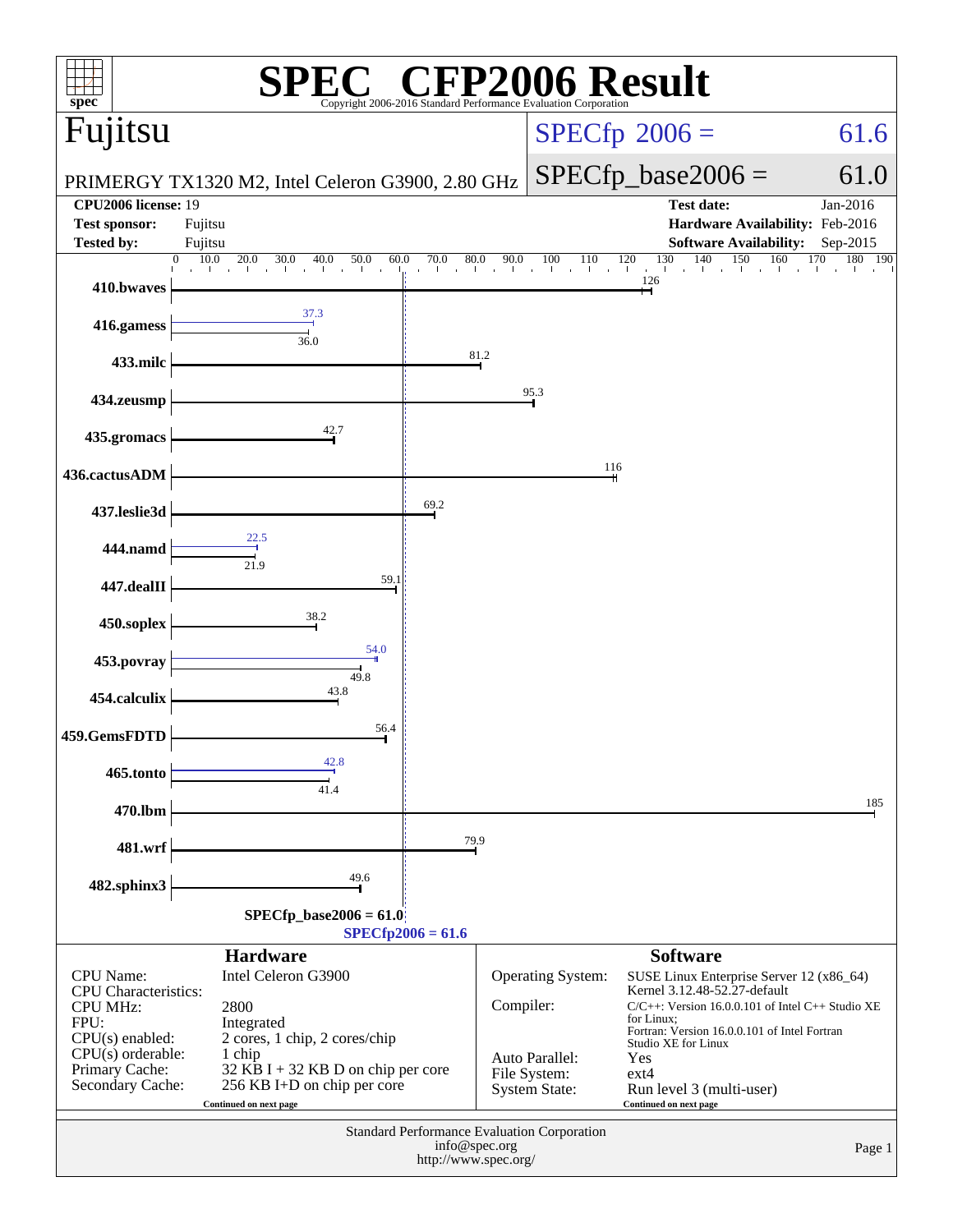

| IWUUW TUVIL       |                                                                                                          |       |                |       |                |       |                |              |                |              |                |              |
|-------------------|----------------------------------------------------------------------------------------------------------|-------|----------------|-------|----------------|-------|----------------|--------------|----------------|--------------|----------------|--------------|
|                   | <b>Base</b><br><b>Peak</b>                                                                               |       |                |       |                |       |                |              |                |              |                |              |
| <b>Benchmark</b>  | <b>Seconds</b>                                                                                           | Ratio | <b>Seconds</b> | Ratio | <b>Seconds</b> | Ratio | <b>Seconds</b> | <b>Ratio</b> | <b>Seconds</b> | <b>Ratio</b> | <b>Seconds</b> | <b>Ratio</b> |
| 410.bwayes        | 110                                                                                                      | 124   | 107            | 127   | 108            | 126   | 110            | 124          | 107            | 127          | 108            | <u>126</u>   |
| 416.gamess        | 544                                                                                                      | 36.0  | 543            | 36.0  | 544            | 36.0  | 525            | 37.3         | 525            | 37.3         | 525            | 37.3         |
| $433$ .milc       | 113                                                                                                      | 81.4  | 113            | 81.2  | 113            | 81.2  | 113            | 81.4         | 113            | 81.2         | 113            | 81.2         |
| 434.zeusmp        | 95.2                                                                                                     | 95.6  | 95.6           | 95.2  | 95.4           | 95.3  | 95.2           | 95.6         | 95.6           | 95.2         | 95.4           | 95.3         |
| 435.gromacs       | 168                                                                                                      | 42.5  | 167            | 42.7  | 167            | 42.9  | 168            | 42.5         | 167            | 42.7         | 167            | 42.9         |
| 436.cactusADM     | 102                                                                                                      | 117   | 103            | 116   | 103            | 116   | 102            | 117          | 103            | <b>116</b>   | 103            | 116          |
| 437.leslie3d      | 136                                                                                                      | 69.1  | 136            | 69.2  | 136            | 69.3  | 136            | 69.1         | <b>136</b>     | 69.2         | 136            | 69.3         |
| 444.namd          | 366                                                                                                      | 21.9  | 366            | 21.9  | 366            | 21.9  | 356            | 22.5         | 357            | 22.5         | 357            | 22.5         |
| 447.dealII        | 194                                                                                                      | 59.1  | 194            | 59.1  | 194            | 59.0  | 194            | 59.1         | 194            | 59.1         | 194            | 59.0         |
| $450$ .soplex     | 219                                                                                                      | 38.2  | 218            | 38.2  | 219            | 38.0  | 219            | 38.2         | 218            | 38.2         | 219            | 38.0         |
| 453.povray        | 107                                                                                                      | 49.8  | 107            | 49.7  | 107            | 49.9  | 98.6           | 54.0         | 98.1           | 54.2         | 99.4           | 53.5         |
| 454.calculix      | 188                                                                                                      | 43.8  | 188            | 43.8  | 188            | 43.8  | 188            | 43.8         | 188            | 43.8         | 188            | 43.8         |
| 459.GemsFDTD      | 187                                                                                                      | 56.6  | 189            | 56.2  | 188            | 56.4  | 187            | 56.6         | 189            | 56.2         | 188            | 56.4         |
| 465.tonto         | 237                                                                                                      | 41.4  | 238            | 41.4  | 238            | 41.4  | 230            | 42.8         | 229            | 42.9         | 230            | 42.8         |
| 470.1bm           | 74.2                                                                                                     | 185   | 74.2           | 185   | 74.2           | 185   | 74.2           | 185          | 74.2           | 185          | 74.2           | 185          |
| 481.wrf           | 140                                                                                                      | 79.9  | 139            | 80.1  | 140            | 79.9  | 140            | 79.9         | 139            | 80.1         | <b>140</b>     | <u>79.9</u>  |
| $482$ .sphinx $3$ | 392                                                                                                      | 49.8  | 393            | 49.5  | 393            | 49.6  | 392            | 49.8         | 393            | 49.5         | 393            | <u>49.6</u>  |
|                   | Results appear in the order in which they were run. Bold underlined text indicates a median measurement. |       |                |       |                |       |                |              |                |              |                |              |

### **[Operating System Notes](http://www.spec.org/auto/cpu2006/Docs/result-fields.html#OperatingSystemNotes)**

Stack size set to unlimited using "ulimit -s unlimited"

### **[Platform Notes](http://www.spec.org/auto/cpu2006/Docs/result-fields.html#PlatformNotes)**

 BIOS configuration: Sysinfo program /home/SPECcpu2006/config/sysinfo.rev6914 \$Rev: 6914 \$ \$Date:: 2014-06-25 #\$ e3fbb8667b5a285932ceab81e28219e1 running on TX1320M2 Tue Jan 5 17:30:45 2016

 This section contains SUT (System Under Test) info as seen by some common utilities. To remove or add to this section, see: <http://www.spec.org/cpu2006/Docs/config.html#sysinfo>

From /proc/cpuinfo

Continued on next page

Standard Performance Evaluation Corporation [info@spec.org](mailto:info@spec.org) <http://www.spec.org/>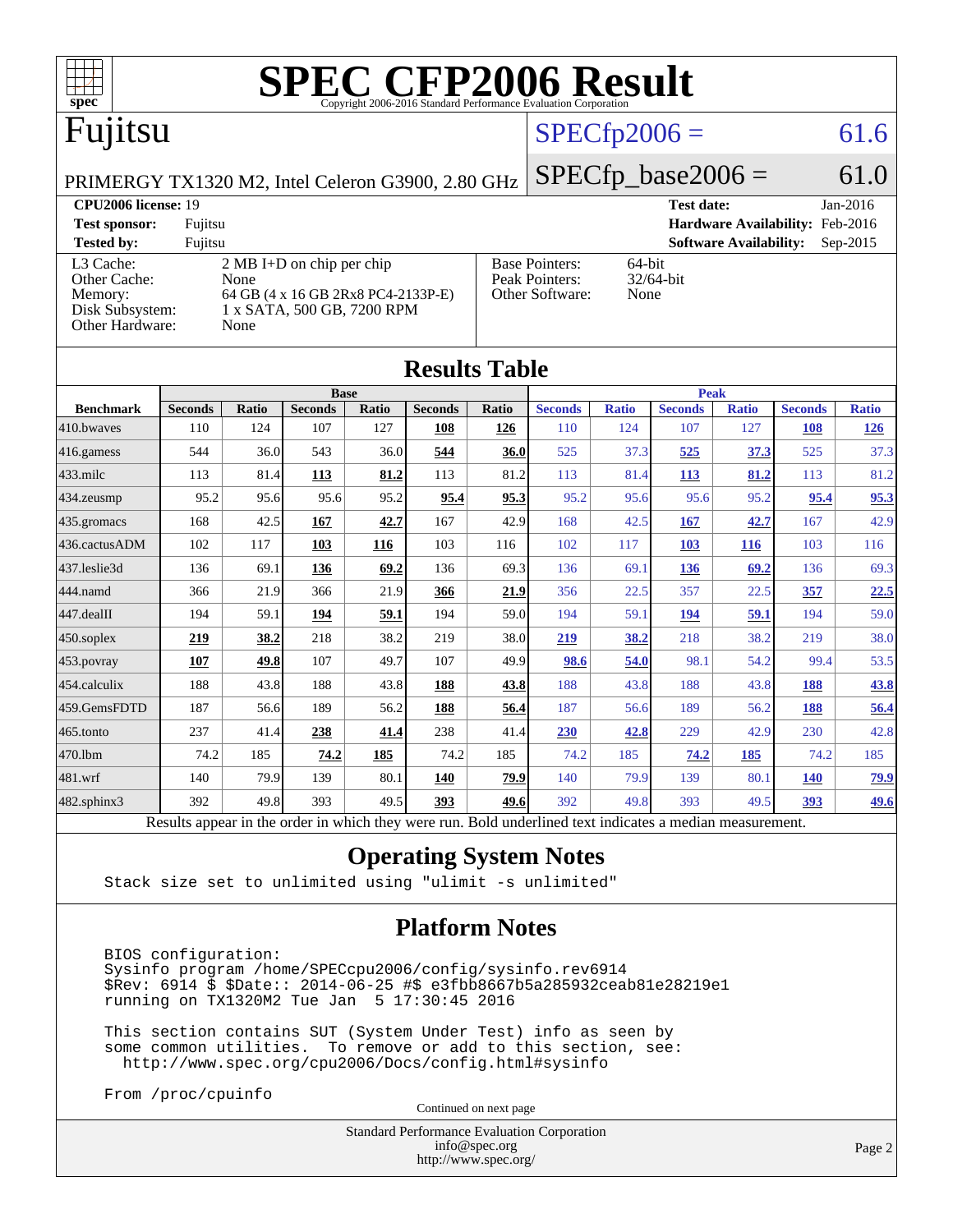

Fujitsu

# **[SPEC CFP2006 Result](http://www.spec.org/auto/cpu2006/Docs/result-fields.html#SPECCFP2006Result)**

 $SPECTp2006 = 61.6$ 

PRIMERGY TX1320 M2, Intel Celeron G3900, 2.80 GHz

 $SPECTp\_base2006 = 61.0$ 

**[CPU2006 license:](http://www.spec.org/auto/cpu2006/Docs/result-fields.html#CPU2006license)** 19 **[Test date:](http://www.spec.org/auto/cpu2006/Docs/result-fields.html#Testdate)** Jan-2016 **[Test sponsor:](http://www.spec.org/auto/cpu2006/Docs/result-fields.html#Testsponsor)** Fujitsu **[Hardware Availability:](http://www.spec.org/auto/cpu2006/Docs/result-fields.html#HardwareAvailability)** Feb-2016 **[Tested by:](http://www.spec.org/auto/cpu2006/Docs/result-fields.html#Testedby)** Fujitsu **Fugital Example 2015 [Software Availability:](http://www.spec.org/auto/cpu2006/Docs/result-fields.html#SoftwareAvailability)** Sep-2015

### **[Platform Notes \(Continued\)](http://www.spec.org/auto/cpu2006/Docs/result-fields.html#PlatformNotes)**

Standard Performance Evaluation Corporation [info@spec.org](mailto:info@spec.org) model name : Intel(R) Celeron(R) CPU G3900 @ 2.80GHz 1 "physical id"s (chips) 2 "processors" cores, siblings (Caution: counting these is hw and system dependent. The following excerpts from /proc/cpuinfo might not be reliable. Use with caution.) cpu cores : 2 siblings : 2 physical 0: cores 0 1 cache size : 2048 KB From /proc/meminfo MemTotal: 65906892 kB HugePages\_Total: 0<br>Hugepagesize: 2048 kB Hugepagesize: /usr/bin/lsb\_release -d SUSE Linux Enterprise Server 12 From /etc/\*release\* /etc/\*version\* SuSE-release: SUSE Linux Enterprise Server 12 (x86\_64)  $VFRSTON = 12$  PATCHLEVEL = 0 # This file is deprecated and will be removed in a future service pack or release. # Please check /etc/os-release for details about this release. os-release: NAME="SLES" VERSION="12" VERSION\_ID="12" PRETTY\_NAME="SUSE Linux Enterprise Server 12" ID="sles" ANSI\_COLOR="0;32" CPE\_NAME="cpe:/o:suse:sles:12" uname -a: Linux TX1320M2 3.12.48-52.27-default #1 SMP Mon Oct 5 10:08:10 UTC 2015 (314f0e3) x86\_64 x86\_64 x86\_64 GNU/Linux run-level 5 Jan 5 11:53 SPEC is set to: /home/SPECcpu2006<br>Filesystem Type Size Use Type Size Used Avail Use% Mounted on /dev/sda3 xfs 1.6T 24G 1.6T 2% /home Additional information from dmidecode: Warning: Use caution when you interpret this section. The 'dmidecode' program reads system data which is "intended to allow hardware to be accurately determined", but the intent may not be met, as there are frequent changes to hardware, firmware, and the "DMTF SMBIOS" standard. Continued on next page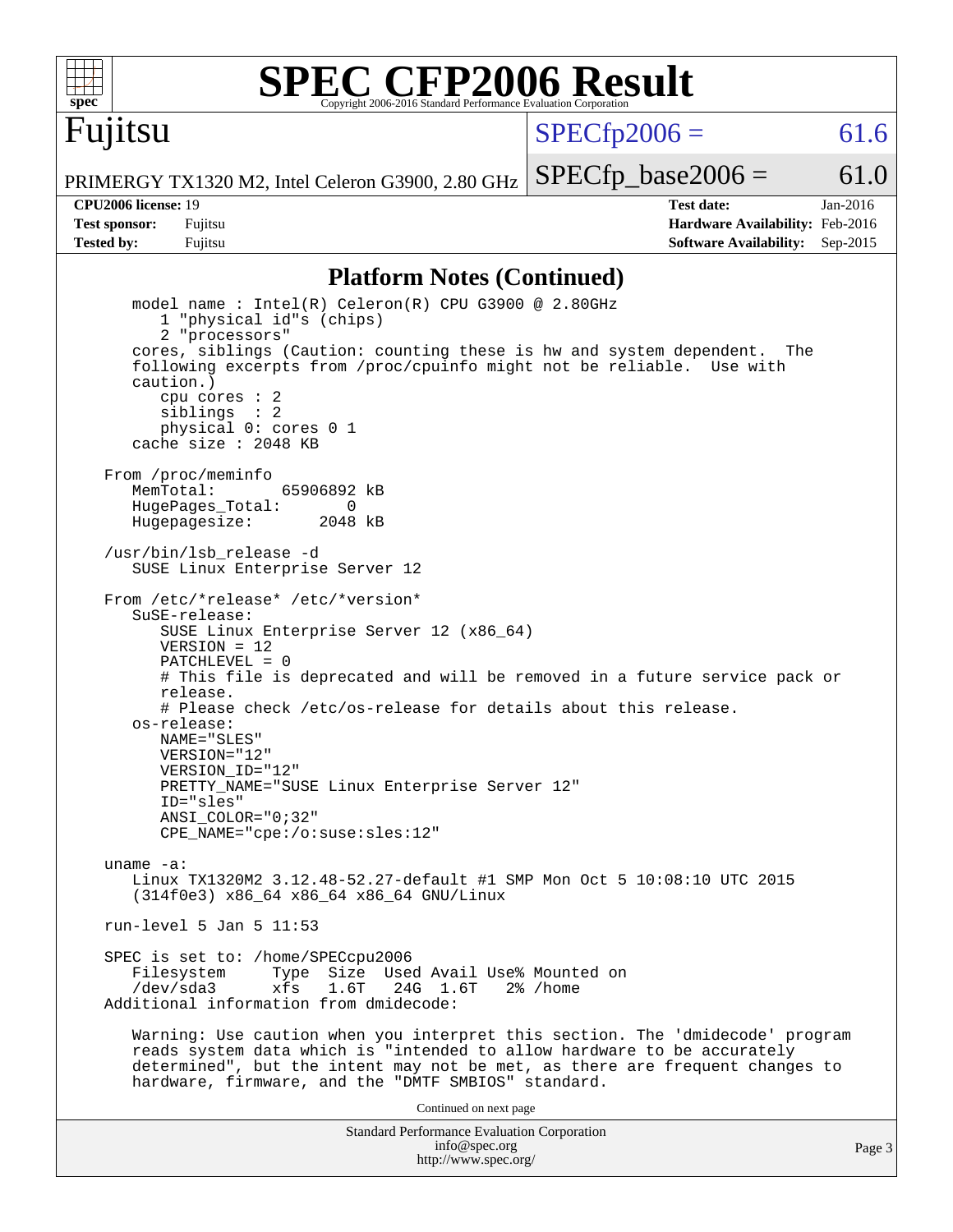

# **[SPEC CFP2006 Result](http://www.spec.org/auto/cpu2006/Docs/result-fields.html#SPECCFP2006Result)**

 $SPECTp2006 = 61.6$ 

PRIMERGY TX1320 M2, Intel Celeron G3900, 2.80 GHz

Fujitsu

**[Tested by:](http://www.spec.org/auto/cpu2006/Docs/result-fields.html#Testedby)** Fujitsu **[Software Availability:](http://www.spec.org/auto/cpu2006/Docs/result-fields.html#SoftwareAvailability)** Sep-2015

**[CPU2006 license:](http://www.spec.org/auto/cpu2006/Docs/result-fields.html#CPU2006license)** 19 **[Test date:](http://www.spec.org/auto/cpu2006/Docs/result-fields.html#Testdate)** Jan-2016 **[Test sponsor:](http://www.spec.org/auto/cpu2006/Docs/result-fields.html#Testsponsor)** Fujitsu **[Hardware Availability:](http://www.spec.org/auto/cpu2006/Docs/result-fields.html#HardwareAvailability)** Feb-2016

 $SPECfp\_base2006 = 61.0$ 

### **[Platform Notes \(Continued\)](http://www.spec.org/auto/cpu2006/Docs/result-fields.html#PlatformNotes)**

 BIOS FUJITSU // American Megatrends Inc. V5.0.0.11 R1.1.0 for D3373-A1x 10/30/2015 Memory: 4x SK Hynix HMA82GU7MFR8N-TF 16 GB 2 rank 2133 MHz

(End of data from sysinfo program)

#### **[General Notes](http://www.spec.org/auto/cpu2006/Docs/result-fields.html#GeneralNotes)**

Environment variables set by runspec before the start of the run: KMP\_AFFINITY = "granularity=fine,compact,1,0" LD\_LIBRARY\_PATH = "/home/SPECcpu2006/libs/32:/home/SPECcpu2006/libs/64:/home/SPECcpu2006/sh" OMP NUM THREADS = "2"

 Binaries compiled on a system with 1x Intel Core i5-4670K CPU + 32GB memory using RedHat EL 7.1 Transparent Huge Pages enabled with: echo always > /sys/kernel/mm/transparent\_hugepage/enabled

For information about Fujitsu please visit: <http://www.fujitsu.com>

## **[Base Compiler Invocation](http://www.spec.org/auto/cpu2006/Docs/result-fields.html#BaseCompilerInvocation)**

[C benchmarks](http://www.spec.org/auto/cpu2006/Docs/result-fields.html#Cbenchmarks):  $irc = m64$ 

[C++ benchmarks:](http://www.spec.org/auto/cpu2006/Docs/result-fields.html#CXXbenchmarks) [icpc -m64](http://www.spec.org/cpu2006/results/res2016q1/cpu2006-20160111-38685.flags.html#user_CXXbase_intel_icpc_64bit_bedb90c1146cab66620883ef4f41a67e)

[Fortran benchmarks](http://www.spec.org/auto/cpu2006/Docs/result-fields.html#Fortranbenchmarks): [ifort -m64](http://www.spec.org/cpu2006/results/res2016q1/cpu2006-20160111-38685.flags.html#user_FCbase_intel_ifort_64bit_ee9d0fb25645d0210d97eb0527dcc06e)

[Benchmarks using both Fortran and C](http://www.spec.org/auto/cpu2006/Docs/result-fields.html#BenchmarksusingbothFortranandC): [icc -m64](http://www.spec.org/cpu2006/results/res2016q1/cpu2006-20160111-38685.flags.html#user_CC_FCbase_intel_icc_64bit_0b7121f5ab7cfabee23d88897260401c) [ifort -m64](http://www.spec.org/cpu2006/results/res2016q1/cpu2006-20160111-38685.flags.html#user_CC_FCbase_intel_ifort_64bit_ee9d0fb25645d0210d97eb0527dcc06e)

## **[Base Portability Flags](http://www.spec.org/auto/cpu2006/Docs/result-fields.html#BasePortabilityFlags)**

 410.bwaves: [-DSPEC\\_CPU\\_LP64](http://www.spec.org/cpu2006/results/res2016q1/cpu2006-20160111-38685.flags.html#suite_basePORTABILITY410_bwaves_DSPEC_CPU_LP64) 416.gamess: [-DSPEC\\_CPU\\_LP64](http://www.spec.org/cpu2006/results/res2016q1/cpu2006-20160111-38685.flags.html#suite_basePORTABILITY416_gamess_DSPEC_CPU_LP64) 433.milc: [-DSPEC\\_CPU\\_LP64](http://www.spec.org/cpu2006/results/res2016q1/cpu2006-20160111-38685.flags.html#suite_basePORTABILITY433_milc_DSPEC_CPU_LP64) 434.zeusmp: [-DSPEC\\_CPU\\_LP64](http://www.spec.org/cpu2006/results/res2016q1/cpu2006-20160111-38685.flags.html#suite_basePORTABILITY434_zeusmp_DSPEC_CPU_LP64) 435.gromacs: [-DSPEC\\_CPU\\_LP64](http://www.spec.org/cpu2006/results/res2016q1/cpu2006-20160111-38685.flags.html#suite_basePORTABILITY435_gromacs_DSPEC_CPU_LP64) [-nofor\\_main](http://www.spec.org/cpu2006/results/res2016q1/cpu2006-20160111-38685.flags.html#user_baseLDPORTABILITY435_gromacs_f-nofor_main) 436.cactusADM: [-DSPEC\\_CPU\\_LP64](http://www.spec.org/cpu2006/results/res2016q1/cpu2006-20160111-38685.flags.html#suite_basePORTABILITY436_cactusADM_DSPEC_CPU_LP64) [-nofor\\_main](http://www.spec.org/cpu2006/results/res2016q1/cpu2006-20160111-38685.flags.html#user_baseLDPORTABILITY436_cactusADM_f-nofor_main) 437.leslie3d: [-DSPEC\\_CPU\\_LP64](http://www.spec.org/cpu2006/results/res2016q1/cpu2006-20160111-38685.flags.html#suite_basePORTABILITY437_leslie3d_DSPEC_CPU_LP64) 444.namd: [-DSPEC\\_CPU\\_LP64](http://www.spec.org/cpu2006/results/res2016q1/cpu2006-20160111-38685.flags.html#suite_basePORTABILITY444_namd_DSPEC_CPU_LP64) 447.dealII: [-DSPEC\\_CPU\\_LP64](http://www.spec.org/cpu2006/results/res2016q1/cpu2006-20160111-38685.flags.html#suite_basePORTABILITY447_dealII_DSPEC_CPU_LP64)

Continued on next page

Standard Performance Evaluation Corporation [info@spec.org](mailto:info@spec.org) <http://www.spec.org/>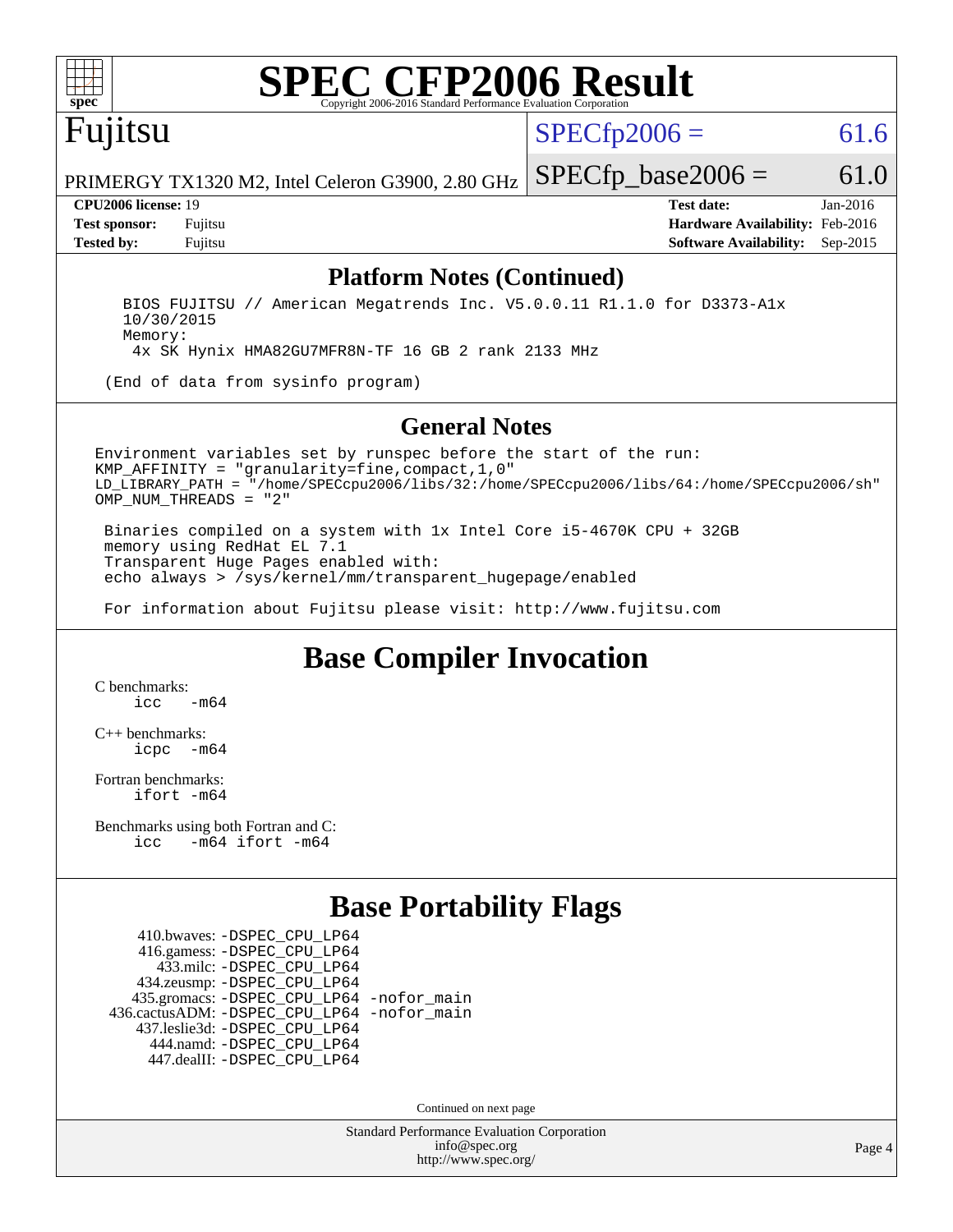

# **[SPEC CFP2006 Result](http://www.spec.org/auto/cpu2006/Docs/result-fields.html#SPECCFP2006Result)**

Fujitsu

 $SPECTp2006 = 61.6$ 

PRIMERGY TX1320 M2, Intel Celeron G3900, 2.80 GHz

 $SPECfp\_base2006 = 61.0$ 

**[CPU2006 license:](http://www.spec.org/auto/cpu2006/Docs/result-fields.html#CPU2006license)** 19 **[Test date:](http://www.spec.org/auto/cpu2006/Docs/result-fields.html#Testdate)** Jan-2016 **[Test sponsor:](http://www.spec.org/auto/cpu2006/Docs/result-fields.html#Testsponsor)** Fujitsu **[Hardware Availability:](http://www.spec.org/auto/cpu2006/Docs/result-fields.html#HardwareAvailability)** Feb-2016 **[Tested by:](http://www.spec.org/auto/cpu2006/Docs/result-fields.html#Testedby)** Fujitsu **[Software Availability:](http://www.spec.org/auto/cpu2006/Docs/result-fields.html#SoftwareAvailability)** Sep-2015

## **[Base Portability Flags \(Continued\)](http://www.spec.org/auto/cpu2006/Docs/result-fields.html#BasePortabilityFlags)**

 450.soplex: [-DSPEC\\_CPU\\_LP64](http://www.spec.org/cpu2006/results/res2016q1/cpu2006-20160111-38685.flags.html#suite_basePORTABILITY450_soplex_DSPEC_CPU_LP64) 453.povray: [-DSPEC\\_CPU\\_LP64](http://www.spec.org/cpu2006/results/res2016q1/cpu2006-20160111-38685.flags.html#suite_basePORTABILITY453_povray_DSPEC_CPU_LP64) 454.calculix: [-DSPEC\\_CPU\\_LP64](http://www.spec.org/cpu2006/results/res2016q1/cpu2006-20160111-38685.flags.html#suite_basePORTABILITY454_calculix_DSPEC_CPU_LP64) [-nofor\\_main](http://www.spec.org/cpu2006/results/res2016q1/cpu2006-20160111-38685.flags.html#user_baseLDPORTABILITY454_calculix_f-nofor_main) 459.GemsFDTD: [-DSPEC\\_CPU\\_LP64](http://www.spec.org/cpu2006/results/res2016q1/cpu2006-20160111-38685.flags.html#suite_basePORTABILITY459_GemsFDTD_DSPEC_CPU_LP64) 465.tonto: [-DSPEC\\_CPU\\_LP64](http://www.spec.org/cpu2006/results/res2016q1/cpu2006-20160111-38685.flags.html#suite_basePORTABILITY465_tonto_DSPEC_CPU_LP64) 470.lbm: [-DSPEC\\_CPU\\_LP64](http://www.spec.org/cpu2006/results/res2016q1/cpu2006-20160111-38685.flags.html#suite_basePORTABILITY470_lbm_DSPEC_CPU_LP64) 482.sphinx3: [-DSPEC\\_CPU\\_LP64](http://www.spec.org/cpu2006/results/res2016q1/cpu2006-20160111-38685.flags.html#suite_basePORTABILITY482_sphinx3_DSPEC_CPU_LP64)

481.wrf: [-DSPEC\\_CPU\\_LP64](http://www.spec.org/cpu2006/results/res2016q1/cpu2006-20160111-38685.flags.html#suite_basePORTABILITY481_wrf_DSPEC_CPU_LP64) [-DSPEC\\_CPU\\_CASE\\_FLAG](http://www.spec.org/cpu2006/results/res2016q1/cpu2006-20160111-38685.flags.html#b481.wrf_baseCPORTABILITY_DSPEC_CPU_CASE_FLAG) [-DSPEC\\_CPU\\_LINUX](http://www.spec.org/cpu2006/results/res2016q1/cpu2006-20160111-38685.flags.html#b481.wrf_baseCPORTABILITY_DSPEC_CPU_LINUX)

## **[Base Optimization Flags](http://www.spec.org/auto/cpu2006/Docs/result-fields.html#BaseOptimizationFlags)**

[C benchmarks](http://www.spec.org/auto/cpu2006/Docs/result-fields.html#Cbenchmarks): [-xSSE4.2](http://www.spec.org/cpu2006/results/res2016q1/cpu2006-20160111-38685.flags.html#user_CCbase_f-xSSE42_f91528193cf0b216347adb8b939d4107) [-ipo](http://www.spec.org/cpu2006/results/res2016q1/cpu2006-20160111-38685.flags.html#user_CCbase_f-ipo) [-O3](http://www.spec.org/cpu2006/results/res2016q1/cpu2006-20160111-38685.flags.html#user_CCbase_f-O3) [-no-prec-div](http://www.spec.org/cpu2006/results/res2016q1/cpu2006-20160111-38685.flags.html#user_CCbase_f-no-prec-div) [-parallel](http://www.spec.org/cpu2006/results/res2016q1/cpu2006-20160111-38685.flags.html#user_CCbase_f-parallel) [-opt-prefetch](http://www.spec.org/cpu2006/results/res2016q1/cpu2006-20160111-38685.flags.html#user_CCbase_f-opt-prefetch) [-ansi-alias](http://www.spec.org/cpu2006/results/res2016q1/cpu2006-20160111-38685.flags.html#user_CCbase_f-ansi-alias) [C++ benchmarks:](http://www.spec.org/auto/cpu2006/Docs/result-fields.html#CXXbenchmarks) [-xSSE4.2](http://www.spec.org/cpu2006/results/res2016q1/cpu2006-20160111-38685.flags.html#user_CXXbase_f-xSSE42_f91528193cf0b216347adb8b939d4107) [-ipo](http://www.spec.org/cpu2006/results/res2016q1/cpu2006-20160111-38685.flags.html#user_CXXbase_f-ipo) [-O3](http://www.spec.org/cpu2006/results/res2016q1/cpu2006-20160111-38685.flags.html#user_CXXbase_f-O3) [-no-prec-div](http://www.spec.org/cpu2006/results/res2016q1/cpu2006-20160111-38685.flags.html#user_CXXbase_f-no-prec-div) [-opt-prefetch](http://www.spec.org/cpu2006/results/res2016q1/cpu2006-20160111-38685.flags.html#user_CXXbase_f-opt-prefetch) [-ansi-alias](http://www.spec.org/cpu2006/results/res2016q1/cpu2006-20160111-38685.flags.html#user_CXXbase_f-ansi-alias) [Fortran benchmarks](http://www.spec.org/auto/cpu2006/Docs/result-fields.html#Fortranbenchmarks):

[-xSSE4.2](http://www.spec.org/cpu2006/results/res2016q1/cpu2006-20160111-38685.flags.html#user_FCbase_f-xSSE42_f91528193cf0b216347adb8b939d4107) [-ipo](http://www.spec.org/cpu2006/results/res2016q1/cpu2006-20160111-38685.flags.html#user_FCbase_f-ipo) [-O3](http://www.spec.org/cpu2006/results/res2016q1/cpu2006-20160111-38685.flags.html#user_FCbase_f-O3) [-no-prec-div](http://www.spec.org/cpu2006/results/res2016q1/cpu2006-20160111-38685.flags.html#user_FCbase_f-no-prec-div) [-parallel](http://www.spec.org/cpu2006/results/res2016q1/cpu2006-20160111-38685.flags.html#user_FCbase_f-parallel) [-opt-prefetch](http://www.spec.org/cpu2006/results/res2016q1/cpu2006-20160111-38685.flags.html#user_FCbase_f-opt-prefetch)

[Benchmarks using both Fortran and C](http://www.spec.org/auto/cpu2006/Docs/result-fields.html#BenchmarksusingbothFortranandC): [-xSSE4.2](http://www.spec.org/cpu2006/results/res2016q1/cpu2006-20160111-38685.flags.html#user_CC_FCbase_f-xSSE42_f91528193cf0b216347adb8b939d4107) [-ipo](http://www.spec.org/cpu2006/results/res2016q1/cpu2006-20160111-38685.flags.html#user_CC_FCbase_f-ipo) [-O3](http://www.spec.org/cpu2006/results/res2016q1/cpu2006-20160111-38685.flags.html#user_CC_FCbase_f-O3) [-no-prec-div](http://www.spec.org/cpu2006/results/res2016q1/cpu2006-20160111-38685.flags.html#user_CC_FCbase_f-no-prec-div) [-parallel](http://www.spec.org/cpu2006/results/res2016q1/cpu2006-20160111-38685.flags.html#user_CC_FCbase_f-parallel) [-opt-prefetch](http://www.spec.org/cpu2006/results/res2016q1/cpu2006-20160111-38685.flags.html#user_CC_FCbase_f-opt-prefetch) [-ansi-alias](http://www.spec.org/cpu2006/results/res2016q1/cpu2006-20160111-38685.flags.html#user_CC_FCbase_f-ansi-alias)

### **[Peak Compiler Invocation](http://www.spec.org/auto/cpu2006/Docs/result-fields.html#PeakCompilerInvocation)**

 $C$  benchmarks:<br>icc  $-m64$ 

[C++ benchmarks:](http://www.spec.org/auto/cpu2006/Docs/result-fields.html#CXXbenchmarks) [icpc -m64](http://www.spec.org/cpu2006/results/res2016q1/cpu2006-20160111-38685.flags.html#user_CXXpeak_intel_icpc_64bit_bedb90c1146cab66620883ef4f41a67e)

[Fortran benchmarks](http://www.spec.org/auto/cpu2006/Docs/result-fields.html#Fortranbenchmarks): [ifort -m64](http://www.spec.org/cpu2006/results/res2016q1/cpu2006-20160111-38685.flags.html#user_FCpeak_intel_ifort_64bit_ee9d0fb25645d0210d97eb0527dcc06e)

[Benchmarks using both Fortran and C](http://www.spec.org/auto/cpu2006/Docs/result-fields.html#BenchmarksusingbothFortranandC): [icc -m64](http://www.spec.org/cpu2006/results/res2016q1/cpu2006-20160111-38685.flags.html#user_CC_FCpeak_intel_icc_64bit_0b7121f5ab7cfabee23d88897260401c) [ifort -m64](http://www.spec.org/cpu2006/results/res2016q1/cpu2006-20160111-38685.flags.html#user_CC_FCpeak_intel_ifort_64bit_ee9d0fb25645d0210d97eb0527dcc06e)

## **[Peak Portability Flags](http://www.spec.org/auto/cpu2006/Docs/result-fields.html#PeakPortabilityFlags)**

Same as Base Portability Flags

Standard Performance Evaluation Corporation [info@spec.org](mailto:info@spec.org) <http://www.spec.org/>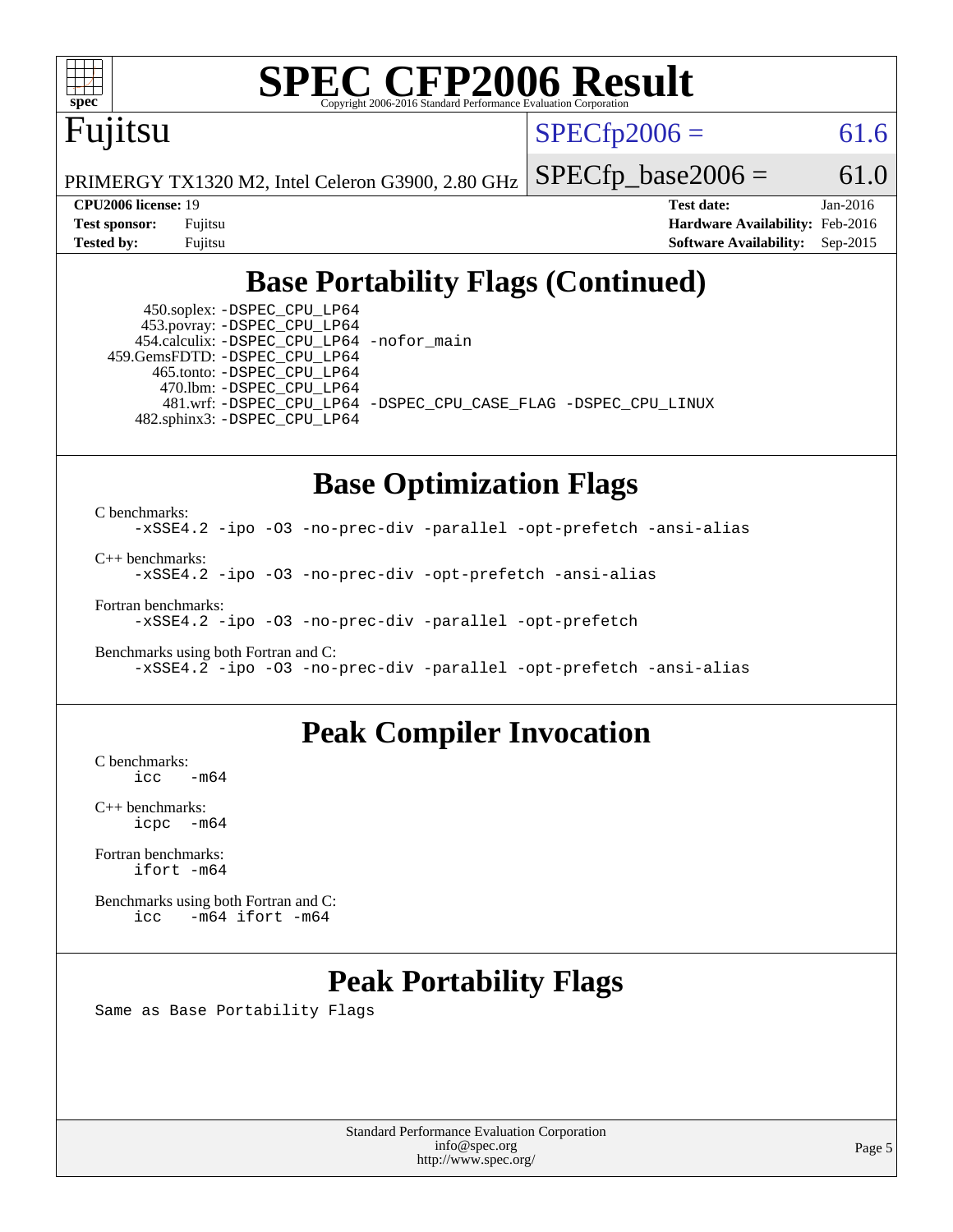# **[SPEC CFP2006 Result](http://www.spec.org/auto/cpu2006/Docs/result-fields.html#SPECCFP2006Result)**

Fujitsu

 $SPECfp2006 = 61.6$  $SPECfp2006 = 61.6$ 

PRIMERGY TX1320 M2, Intel Celeron G3900, 2.80 GHz

**[CPU2006 license:](http://www.spec.org/auto/cpu2006/Docs/result-fields.html#CPU2006license)** 19 **[Test date:](http://www.spec.org/auto/cpu2006/Docs/result-fields.html#Testdate)** Jan-2016 **[Test sponsor:](http://www.spec.org/auto/cpu2006/Docs/result-fields.html#Testsponsor)** Fujitsu **[Hardware Availability:](http://www.spec.org/auto/cpu2006/Docs/result-fields.html#HardwareAvailability)** Feb-2016 **[Tested by:](http://www.spec.org/auto/cpu2006/Docs/result-fields.html#Testedby)** Fujitsu **[Software Availability:](http://www.spec.org/auto/cpu2006/Docs/result-fields.html#SoftwareAvailability)** Sep-2015

 $SPECTp\_base2006 = 61.0$ 

# **[Peak Optimization Flags](http://www.spec.org/auto/cpu2006/Docs/result-fields.html#PeakOptimizationFlags)**

[C benchmarks](http://www.spec.org/auto/cpu2006/Docs/result-fields.html#Cbenchmarks):

433.milc: basepeak = yes

 $470.$ lbm: basepeak = yes

 $482$ .sphinx3: basepeak = yes

[C++ benchmarks:](http://www.spec.org/auto/cpu2006/Docs/result-fields.html#CXXbenchmarks)

 444.namd: [-xSSE4.2](http://www.spec.org/cpu2006/results/res2016q1/cpu2006-20160111-38685.flags.html#user_peakPASS2_CXXFLAGSPASS2_LDFLAGS444_namd_f-xSSE42_f91528193cf0b216347adb8b939d4107)(pass 2) [-prof-gen:threadsafe](http://www.spec.org/cpu2006/results/res2016q1/cpu2006-20160111-38685.flags.html#user_peakPASS1_CXXFLAGSPASS1_LDFLAGS444_namd_prof_gen_21a26eb79f378b550acd7bec9fe4467a)(pass 1) [-ipo](http://www.spec.org/cpu2006/results/res2016q1/cpu2006-20160111-38685.flags.html#user_peakPASS2_CXXFLAGSPASS2_LDFLAGS444_namd_f-ipo)(pass 2) [-O3](http://www.spec.org/cpu2006/results/res2016q1/cpu2006-20160111-38685.flags.html#user_peakPASS2_CXXFLAGSPASS2_LDFLAGS444_namd_f-O3)(pass 2) [-no-prec-div](http://www.spec.org/cpu2006/results/res2016q1/cpu2006-20160111-38685.flags.html#user_peakPASS2_CXXFLAGSPASS2_LDFLAGS444_namd_f-no-prec-div)(pass 2) [-par-num-threads=1](http://www.spec.org/cpu2006/results/res2016q1/cpu2006-20160111-38685.flags.html#user_peakPASS1_CXXFLAGSPASS1_LDFLAGS444_namd_par_num_threads_786a6ff141b4e9e90432e998842df6c2)(pass 1) [-prof-use](http://www.spec.org/cpu2006/results/res2016q1/cpu2006-20160111-38685.flags.html#user_peakPASS2_CXXFLAGSPASS2_LDFLAGS444_namd_prof_use_bccf7792157ff70d64e32fe3e1250b55)(pass 2) [-fno-alias](http://www.spec.org/cpu2006/results/res2016q1/cpu2006-20160111-38685.flags.html#user_peakCXXOPTIMIZEOPTIMIZE444_namd_f-no-alias_694e77f6c5a51e658e82ccff53a9e63a) [-auto-ilp32](http://www.spec.org/cpu2006/results/res2016q1/cpu2006-20160111-38685.flags.html#user_peakCXXOPTIMIZE444_namd_f-auto-ilp32)

447.dealII: basepeak = yes

 $450$ .soplex: basepeak = yes

```
 453.povray: -xSSE4.2(pass 2) -prof-gen:threadsafe(pass 1) -ipo(pass 2)
         -03(pass 2)-no-prec-div-par-num-threads=1(pass 1)
         -prof-use(pass 2) -unroll4 -ansi-alias
```
[Fortran benchmarks](http://www.spec.org/auto/cpu2006/Docs/result-fields.html#Fortranbenchmarks):

```
410.bwaves: basepeak = yes 416.gamess: -xSSE4.2(pass 2) -prof-gen:threadsafe(pass 1) -ipo(pass 2)
               -O3(pass 2) -no-prec-div(pass 2) -par-num-threads=1(pass 1)
               -prof-use(pass 2) -unroll2 -inline-level=0 -scalar-rep-
     434.zeusmp: basepeak = yes
      437.leslie3d: basepeak = yes
  459.GemsFDTD: basepeak = yes
        465.tonto: -xSSE4.2(pass 2) -prof-gen:threadsafe(pass 1) -ipo(pass 2)
               -O3(pass 2) -no-prec-div(pass 2) -par-num-threads=1(pass 1)
               -prof-use(pass 2) -inline-calloc -opt-malloc-options=3
               -auto -unroll4
Benchmarks using both Fortran and C:
```
435.gromacs: basepeak = yes

 $436.cactusADM: basepeak = yes$ 

454.calculix: basepeak = yes

Continued on next page